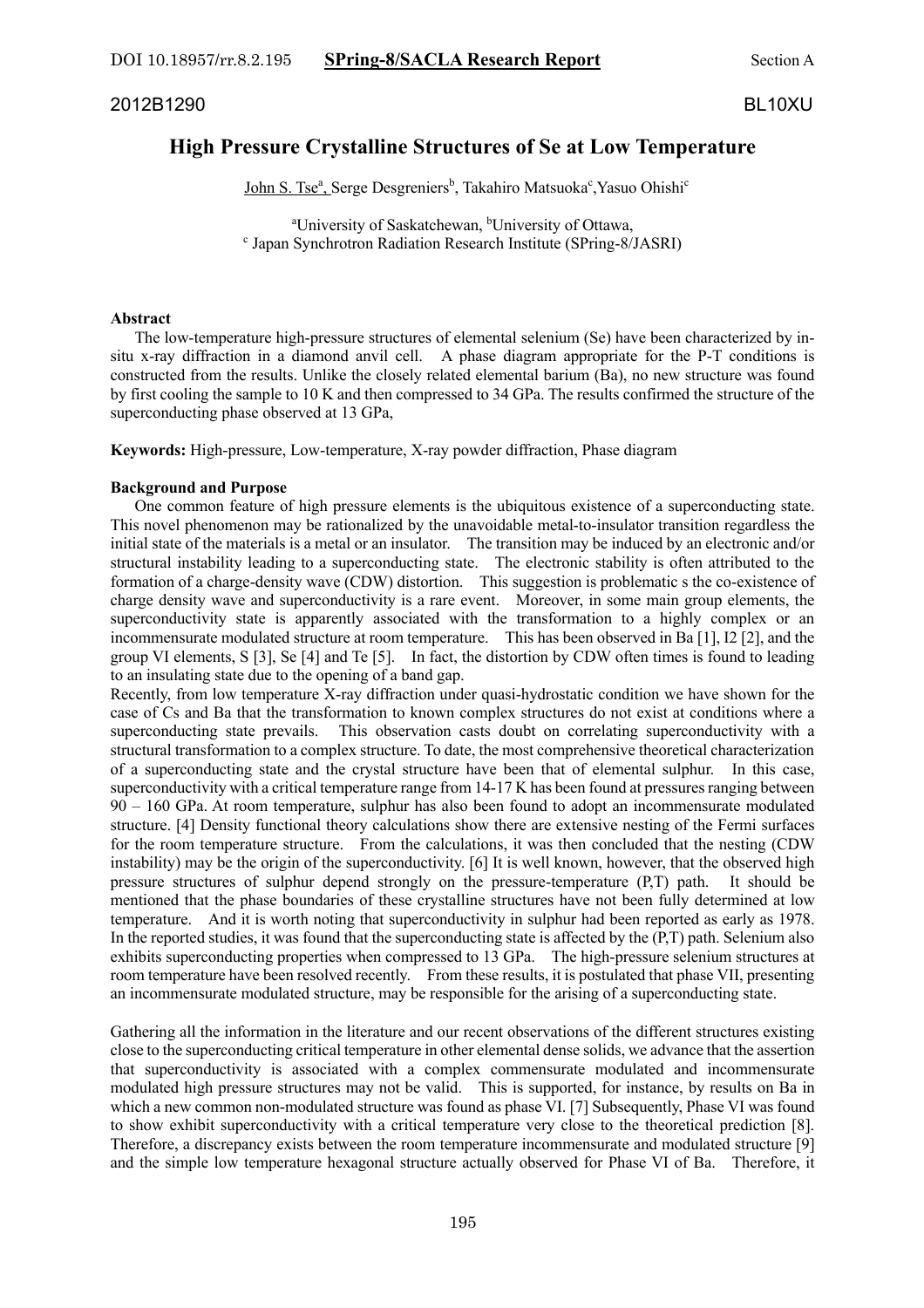## DOI 10.18957/rr.8.2.195 **SPring-8/SACLA Research Report** Section A

pertinent to investigate the phase diagrams of Se and S under high pressure and low temperature by X-ray diffraction, with, if possible, simultaneous measurements of the electrical conductivity under the same conditions. The pressure region of interest is the onset of the incipient superconductivity. At 13 GPa, the critical temperature for Se is 7.8 K and 14 K for sulphur at 89 GPa. In this study, we have carried out X-ray diffraction experiments close to the reported superconductivity states to (i) ascertain the structure of superconducting Se (ii) derive the low temperature-high pressure phase diagram and Se. Due to the limited time available, no measurement was performed on S, as planned for this project.

### **Experimental Summary**

 High purity Se powder was loaded in diamond anvil cells suitable for cooling, using helium as the pressure transmitting medium. Samples in the pressure cells were constrained in stainless steel gaskets. No pressure transmission medium was used in the experiment. The diamond anvil cell was fitted on the cold finger of a He closed-cycle cryostat specially designed for X-ray diffraction and operated at BL10XU beam line of SPring-8. Pressure were measured by photo-excited luminescence of ruby using a proper temperature correction. [10] In order to explore the phase diagram and structural phase transitions of selenium, X-ray diffraction patterns (from X-ray diffraction images) were recorded as function of pressure and as a function of temperature. X-ray diffraction images were obtained using a focussed X-ray beam monochromatized at a wavelength of 0.4137 Å. X-ray diffraction from a CeO<sub>2</sub> powder sample was used to refine the incident radiation wavelength and calibrate the sample-to-detector distance and the detector orientation with respect to the direct X-ray beam. Details with regards to the beam line and X-ray diffraction experiment at high pressure/temperature are given elsewhere. [11-12] After background subtraction, the X-ray diffraction patterns were analyzed by a Rietveld refinement using the DASH software. [13] A plan to measure electrical conductivity (using proper electrical probes in contact with the sample) in conjunction with X-ray diffraction at the different pressure/temperature conditions was given up as the lowest temperature that could be reached in the cryostat in our experiment was to not low enough to detect signs of superconductivity.

#### **Results and Discussion**

 ・Several polymorphic forms of Se have been found at low temperature and high pressure.[14] A schematic illustration of the P-T (pressure-temperature) regions in which these polymorphs were determined is shown in Fig. 1.



Fig. 1. A schematic illustration of the stable high pressure polymorphs of Se.

Although the structures of the polymorphs are known, the phase stability and the phase boundary have not be well determined. To explore the low temperature-high pressure phase diagram of Se, X-ray diffraction experiments proceeded following the P-T paths depicted in Fig. 2. The Se sample was first cooled to 10 K and compressed to 34 GPa (A). Then, the sample was heated to 150 K (B) and decompressed to 18 GPa (C). At 18 GPa, the sample was further heated to 270 K (D) and the pressure reduced to 10 GPa (E). Then the sample was allowed to cool to  $160$  K (F) and to fully be compressed back to  $34$  GPa (G).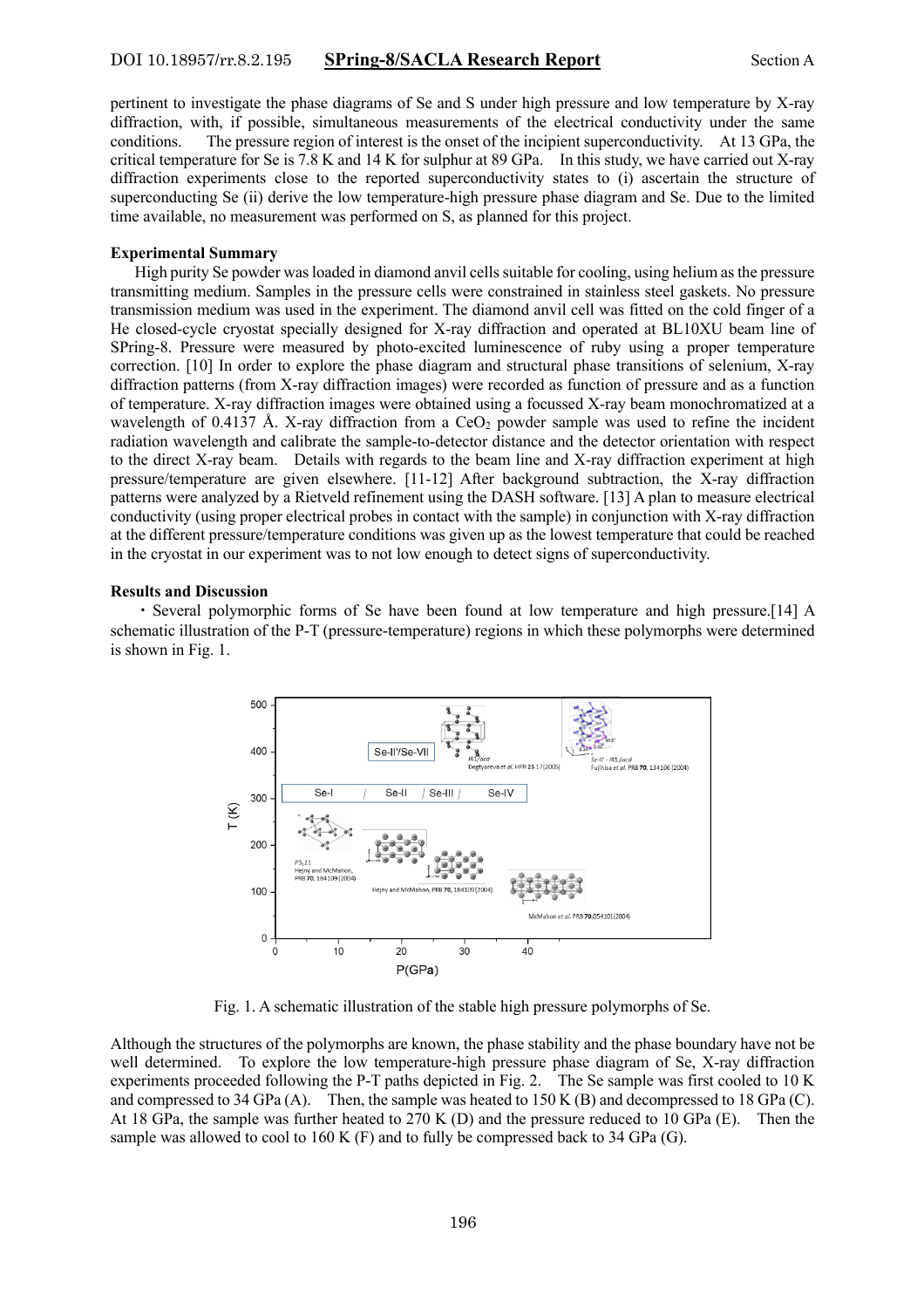

Fig. 2. P-T paths explored by X-ray diffraction.

A large number of X-ray diffraction images were recorded along these paths. A typical X-ray diffraction pattern and result of the structural refinement are shown in Fig. 3. Following the same procedure, we have characterized all the crystalline structures measured in the P-T region presented above. The results allow us to construct a low-temperature-high pressure phase diagram for Se.



Fig. 3. A comparison between the measured and refined X-ray diffraction patterns of dense Se.

From the experimental data the phase diagram of Se from room temperature to 10 K over the pressure range 0 – 34 GPa can be constructed. The results are shown in Fig. 4. Se-I, the stable structure under ambient conditions is stable up to 19 GPa at 10 K. Se-II, obtained from cooling of Se-IV to 400 K has a fairly narrow region of stability and transforms to Se-I at 140 K and 17 GPa. It is interesting to note that the phase boundary between Se-II and Se-IV is rather flat, indicating very small change in density and the enthalpy between the two phases. Se-III becomes more stable above around 20 GPa. It is disappointing that we were not able to perform X-ray diffraction and electrical conductivity simultaneously; the results for Se, like those of Ba, show that the superconducting phase found at 13 GPa is still within the stability field of Se-I, a known and rather common crystalline structures.